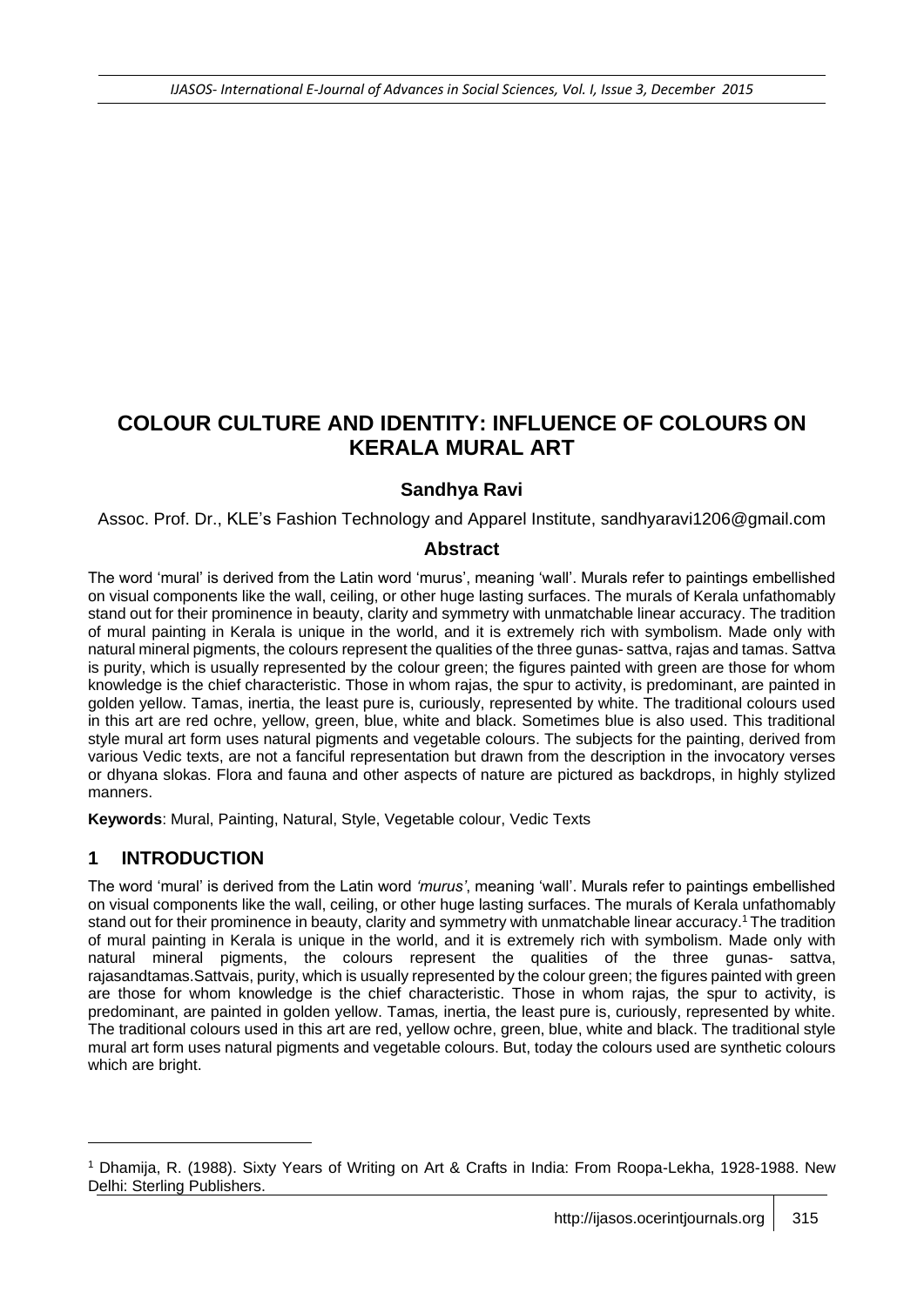The subjects for the painting are derived from various Vedic texts, are not a fanciful representation but drawn from the description in the invocatory verses or dhyana slokas.<sup>f</sup> Flora and fauna and other aspects of nature are pictured as backdrops, in highly stylized manners.

The line drawing is made initially on the prepared fabric and subsequently the five colours are applied. The entire process of mural painting involves meticulous balancing of various components. The great and distinctive art displayed in these paintings reveal a wonderful vitality and intensity of feeling, meditative charm, divine majesty, decorative delicacy, unique verisimilitude, subtle charm of colour, fine texture and marvellous draughtsman ship.

#### **2 ORIGIN OF MURALS**

Simplicity of subjects, technical excellence, thematic presentation, bold but delicate strokes, bright and beautiful colours, idealistic reproduction of humans, animals and trees are what characterize Kerala Murals. It brings out a certain depth of human feelings of passion and spiritual endeavour. In conception and composition, the murals have attained its highest artistic excellence. The dignified poise of the figures with expression of the faces that is so graceful yet dynamic is an important feature in a Kerala Mural.

The great and distinctive art displayed in these paintings reveal a wonderful vitality and intensity of feeling, meditative charm, divine majesty, decorative delicacy, unique verisimilitude, subtle charm of colour, fine texture and marvellous draughtsmanship.<sup>2</sup>



Fig 1: Mural Painting on fabric

#### **3 COLOURS AND TECHNIQUES**

Panchvarna the five colours yellow, red, green, black and white make up the colour scheme of Kerala Murals. They are prepared from mineral pigments and vegetables. The yellow and red colours are from minerals; green from juice of a plant locally called Eravikkara, black from the soot of oil lamps and white remains the base, which is prepared with lime. The blending of the colours is done in a wooden bowl with tender coconut water and exudes from neem tree.<sup>3</sup> There are at least six stages before a Kerala Mural Painting is complete. Lekhya Karma is the first stage where sketching by pencil or crayon is done. The second stage is the Rekha Karma which enhances the outlines of the sketching done. The third stage called Varna Karma breathes life into the painting with its colours. Here all colours are appropriately filled in. The colouring of the human figures is done according to the characters and their common virtues. The divine and noble characters (Saatvik) are painted in green, those inclined towards power and wealth (Raajasik) is painted in shades of red, lowly mean characters (tamasik) in white and demons in black. In the fourth stage or the Vartana Karma, shading is done. Fifth stage called the Lekha Karma brings us to the final outline of the painting which is usually in black. The final and the finishing touches stage are called Dvika Karma.<sup>4</sup>

Originally, three types of brushes were made and used: flat, medium and fine. Flat brushes were made from the hairs behind calves' ear, the medium from the bottom of goats belly and the fine brush from delicate blades of grass. However in due course of time and change, use of easily available brushes from commercial market

l

<sup>2</sup> Sarkar, H. (1978). An Architectural Survey of Temples of Kerala. New Delhi: Archaeological Survey of India.

<sup>3</sup> Nayar, T. S., Binu, S., & Pushpangadan, P. (1999). "Uses of Plants and Plant Products in Traditional Indian Mural Paintings". Economic Botany. 53, 1, 41-50.

<sup>4</sup> www.kalakeralam.com/finearts/murals.htm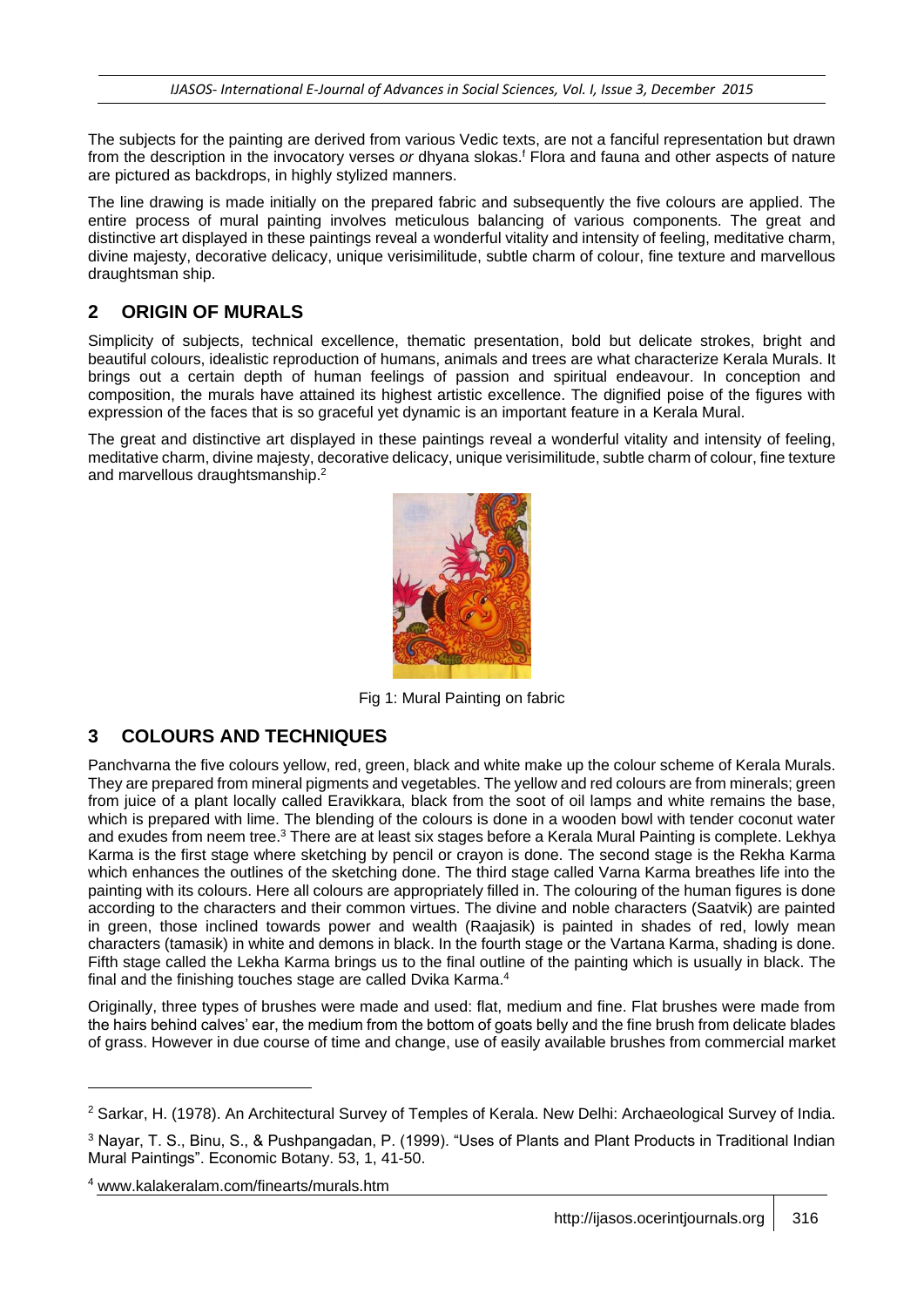and shading of the original colours can be distinctively noticed.<sup>5</sup> The use of blue colour is also noticed over the passage of time. The paintings have been brought down from the walls to plywood, cloth, paper and other frames for easy to make and use purposes.



Fig 2: Colours used for Mural Painting

#### **4 METHODOLOGY**

The methods of mural painting of Kerala are described in chithrasoothram of Vishnudharmottara of the VI century. Tantra samuchaya the XV century text authored by Narayanan describes the importance of techniques of colour preparation, colour combination, themes for presentation and brush making. Kerala murals have its origin in the temple walls and thus a study of Kerala murals is not complete without pondering on the architecture of Kerala and its association with the murals.<sup>6</sup>

### **5 PREPARATIONS OF THE PIGMENTS**

The preparation of the fabric and colour as well for mural painting is at most importance. The colour used in traditional mural paintings of Kerala is generally obtained from three different sources, mineral vegetal and chemical. All colours cannot be used in murals. The five colours ocher yellow, red, green, black and Persian blue used were prepared from stones and leaves in olden days, but, they are now readily available over the counter.  $<sup>7</sup>$  The fabric is tightly fixed to a harite, so that, it is held firmly or it can be laid flat on the floor using</sup> brown paper or newspaper. The fabric is prepared; the pictures are drawn first in lines and then coloured. Colours are applied in a sequence such as ocher yellow, red, green, blue and black must be clearly demarketed by black lines.

## **6 APPLICATION OF COLOUR**

In the traditional method a pencil called kattalekhini is prepared by grinding a black stone and mixing it with cow dung nowadays, we use different methods including the commercially available pencils. Colouring of the design goes by their virtue the spiritual, divine and dharmik characters (satvika) are depicted in shades of green those influence towards power materialistic wealth (rajas) are painted in shades of red to golden yellow. The evil, wicked and mean characters (tamas) are generally painted in black or white. Green and blue colours are to be painted only after applying the yellow ochre.<sup>8</sup> Direct sketching of outline can be done using yellow ochres recoating of yellow is done wherever it is needed to get the satisfactory colour. The outline sketch alone is repeated in red, wherever yellow is to be shaded it is done with red. Shading is done using doting technique. All the outlines done in yellow and red are again drawn in black after painting, if there are gaps between the shades then dot shades are used to give a good finish. Dot shades gives some kind of beauty to the murals. The spaces where black is anticipated would first get painted in red which would intensify the black colour. Whatever may be the colour, the shading is done from outside inwards by dotting method.

l

<sup>5</sup> Panikkar, T. K. G. (1995). Malabar and Its Folk. New Delhi; Madras: Asian Educational Services.

<sup>&</sup>lt;sup>6</sup> Nārāyanappanikkar, K. (1991). Folklore of Kerala. New Delhi: National Book Trust, India.

<sup>7</sup> www.kalakeralam.com/finearts/murals.htm

<sup>8</sup> www.artkerala.com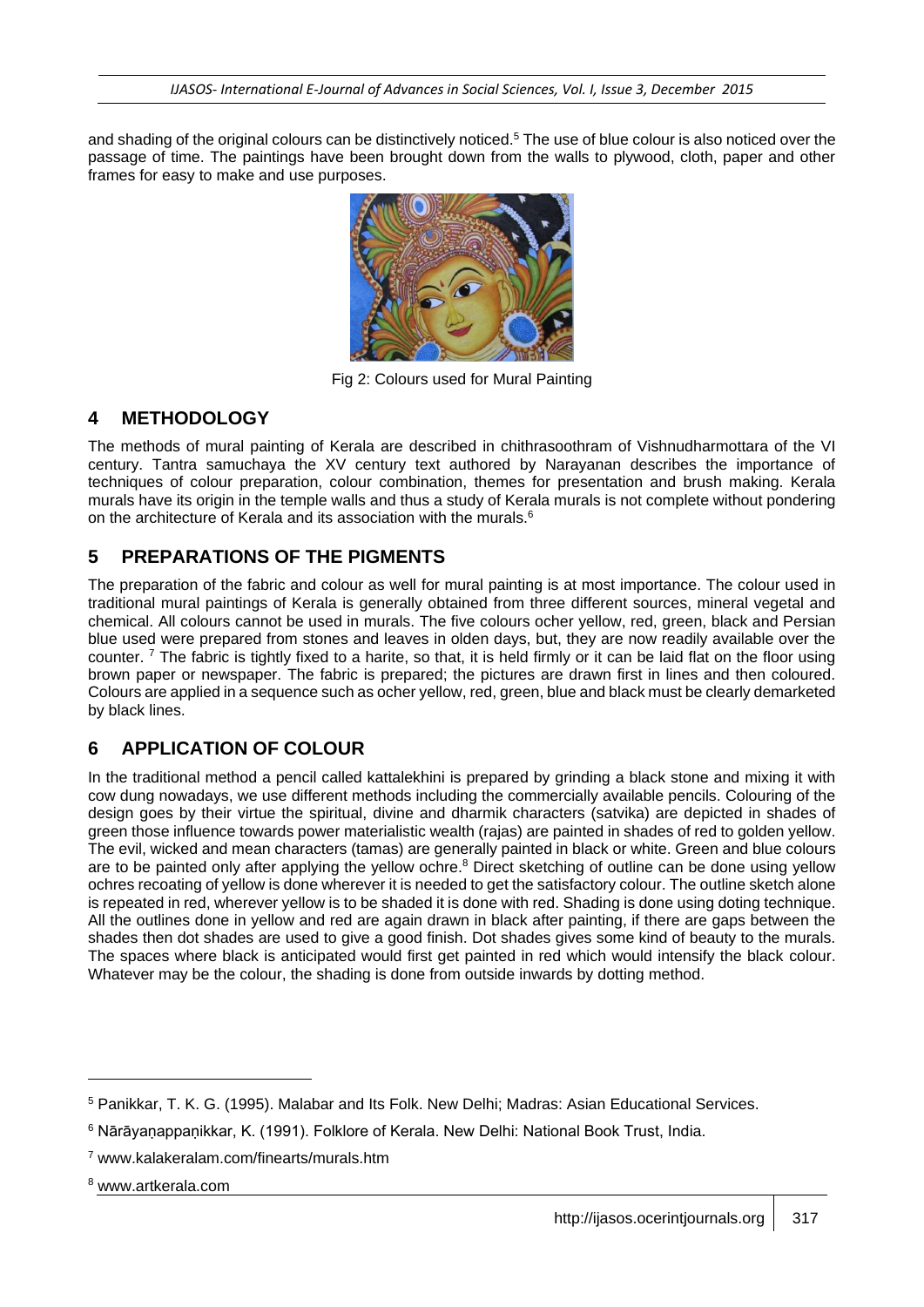

Fig 3: Outlining of the design on to the fabric Fig 4: Outlining of the design on to the fabric

The traditional methodology of drawing mythical figures on the fabric, using natural pigments, which is called **Kalam (Kalamezhuthu)**. This ritual art is practiced in temples and sacred grove of Kerala with symbolizing the idols like Kali, Lord Ayyappa, etc which are made on the floorings, which is now transferred on to a fabric commonly using five colours.

There are about six stages to Kerala Mural paintings, they are as

1. **First Stage**: *Lekhya Karma* --On a white background fabric, first comes the sketching by pencil or crayon where the deft lines of the artist bring out the contours and curves of the motifs.

2. **Second Stage**: *Rekha Karma* which enhances the outlines of the sketching done

3. **Third Stage**: *Varna Karma* -breathes life into the painting with its colours. Here all colours are appropriately filled in. The colouring of the human figures is done according to the characters and their common virtues. The divine and noble characters (Saatvik) are painted in green, those inclined towards power and wealth (Raajasik) is painted in shades of red, lowly mean characters (tamasik) in white and demons in black.

4. **Fourth Stage**: the *Vartana Karma*, shading is done.

5. **Fifth Stage**: the *Lekha Karma* brings us to the final outline of the painting which is usually in black.

6. **Sixth Stage**: *Dvika Karma*, the final and the finishing touches are done to the painting.<sup>9</sup>



Fig 5: Application of yellow background Fig 6: Application of different colours on to on to the fabric the design

#### **7 FINISHING OF THE PAINTED FABRIC**

The mural painted fabric is allowed to dry for 24 hours. The painted fabric is reversed and heat pressed in order to fix the colour.<sup>10</sup> The temperature of the heat press depends according to the type of the base fabric. In case of cotton, the temperatures ranges between  $50^{\circ}$ C to  $75^{\circ}$ C and if the fabric used for the mural painting is silk then the temperature ranges between  $30^{\circ}$ C to  $40^{\circ}$ C.

l

<sup>9</sup> Vijayakumār, M. (2006). A Brief Survey of the Art Scenario of Kerala. Kariavattom: International Centre for Kerala Studies.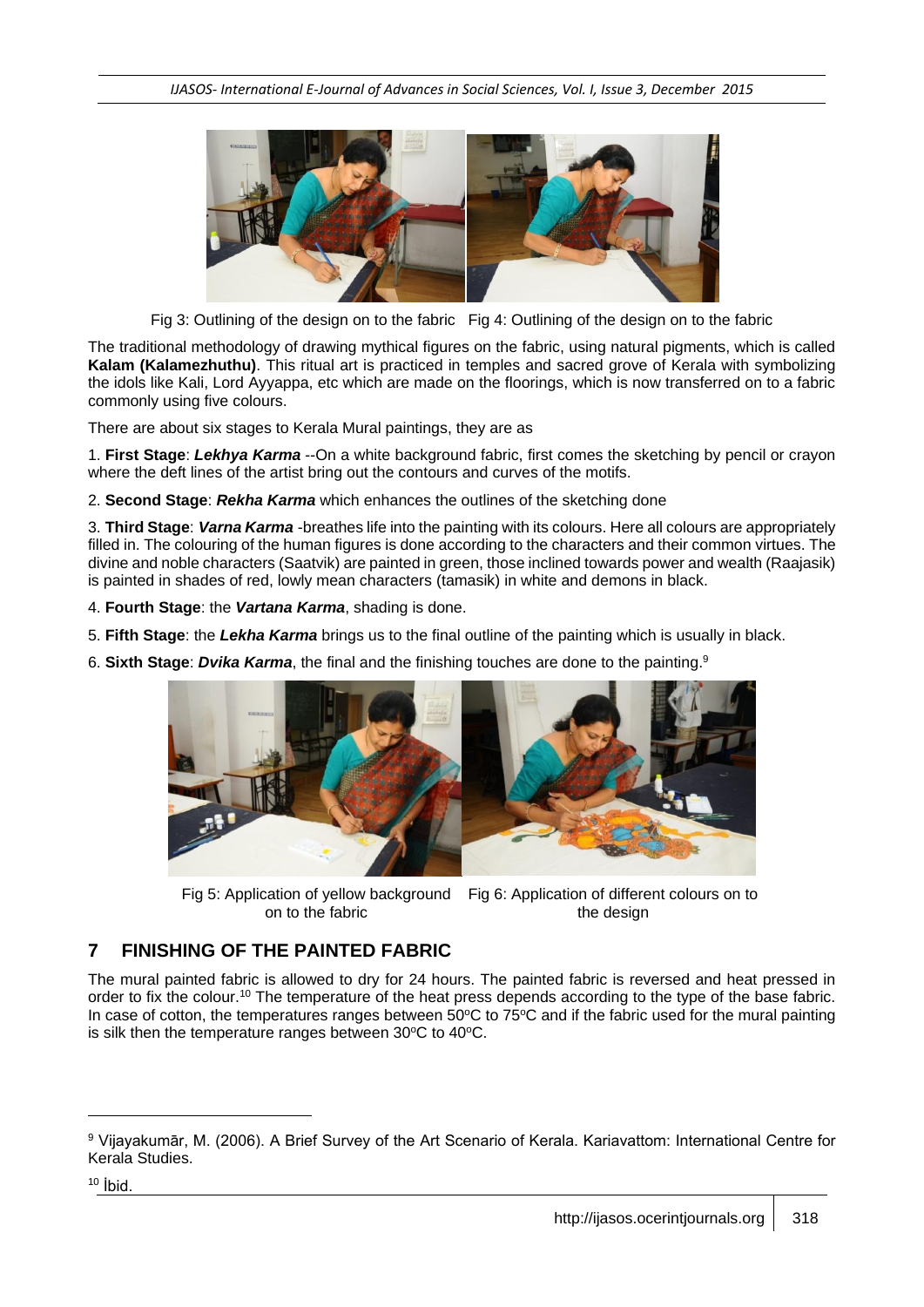*IJASOS- International E-Journal of Advances in Social Sciences, Vol. I, Issue 3, December 2015*



Fig 7: Finished Mural art on Fabric

#### **8 RESULTS AND DISCUSSIONS**

The art created were subjected to consumer acceptability with respect to colour and concept and it was done by questionnaire method. 100 respondents were selected for evaluating the questionnaire.

| <b>Criteria</b> | <b>Excellent</b> | <b>Very Good</b> | Good | <b>Satisfactory</b> | Poor |
|-----------------|------------------|------------------|------|---------------------|------|
| Design 1        | 80               | 10               | 5    | 5                   |      |
| Design 2        | 82               | 9                | 4    | 5                   |      |
| Design 3        | 79               | 12               | 4    | 5                   |      |
| Design 4        | 65               | 15               | 20   | ۰                   |      |



The above graphical representation clearly depicts that colours used are bright and appropriate with equal distribution and shading of colours with respect to design. The respondents were of the opinion that the painting was very attractive and eye catching with perfect blend of collars and there shades.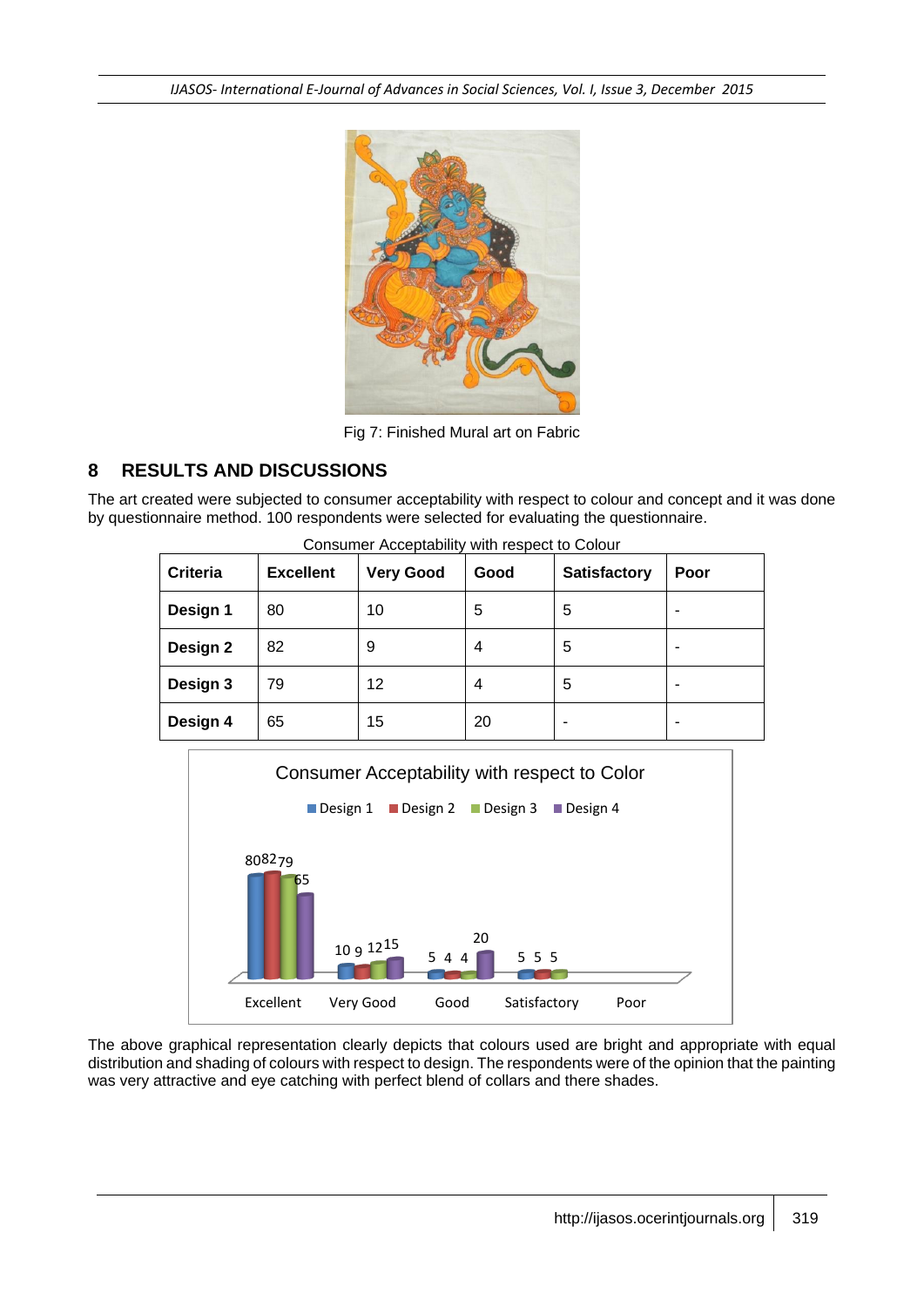| <b>Criteria</b> | <b>Excellent</b> | <b>Very Good</b> | Good | <b>Satisfactory</b> | Poor |
|-----------------|------------------|------------------|------|---------------------|------|
| Design 1        | 82               | 8                | 5    | 5                   |      |
| Design 2        | 84               | 12               | 4    |                     |      |
| Design 3        | 81               | 11               | 6    | 2                   |      |
| Design 4        | 78               | 15               | 5    | 2                   |      |





The above graphical representation clearly depicts that the concept of combination of five colours in mural painting based on mythological characters were well accepted by the respondents and they were of the opinion that the concept of design and colour were beautifully blended with clear expression and clarity.<sup>11</sup>

#### **9 CONCLUSIONS**

Modernization has influenced the art and artist to a large extent. In olden days these mural paintings were painted on the walls of temples, palaces and churches, now, it can be done on any surface, like paper, canvas, TFT boards and are being tried on terracotta.<sup>12</sup> The mural art drawings or designs have retained their traditional styles, all though the medium has been shifted to synthetic paints instead of natural colours. This change is due to the time consuming preparation of the pigments and availability of raw materials in the market. The unique feature noted in the mural is the excellent colour combination which influences the overall aesthetic appeal. The entire process of mural involves meticulous balancing of various components. The art displayed in these paintings reveal a wonderful vitality and intensity of feeling, meditative charm, divine majesty, decorative delicacy, unique verisimilitude, subtle charm of colours, fine texture and marvellous creativity.<sup>13</sup>

## **REFERENCE LIST**

l

Sarkar, H. (1978). *An Architectural Survey of Temples of Kerala*. New Delhi: Archaeological Survey of India.

Nārāyanạ ppanịkkar, K. (1991). *Folklore of Kerala*. New Delhi: National Book Trust, India.

- Vijayakumār, M. (2006). *A Brief Survey of the Art Scenario of Kerala*. Kariavattom: International Centre for Kerala Studies.
- Nayar, T. S., Binu, S., & Pushpangadan, P. (1999). "Uses of Plants and Plant Products in Traditional Indian Mural Paintings". *Economic Botany. 53,* 1, 41-50.
- Dhamija, R. (1988). *Sixty Years of Writing on Art & Crafts in India: From Roopa-Lekha, 1928-1988*. New

<sup>11</sup> www.kalakeralam.com/finearts/murals.htm

<sup>12</sup> Sivaramamurti, C. (1970). Indian Painting. New Delhi: National Book Trust).

<sup>&</sup>lt;sup>13</sup> Sarkar, H. (1978). An Architectural Survey of Temples of Kerala. New Delhi: Archaeological Survey of India.